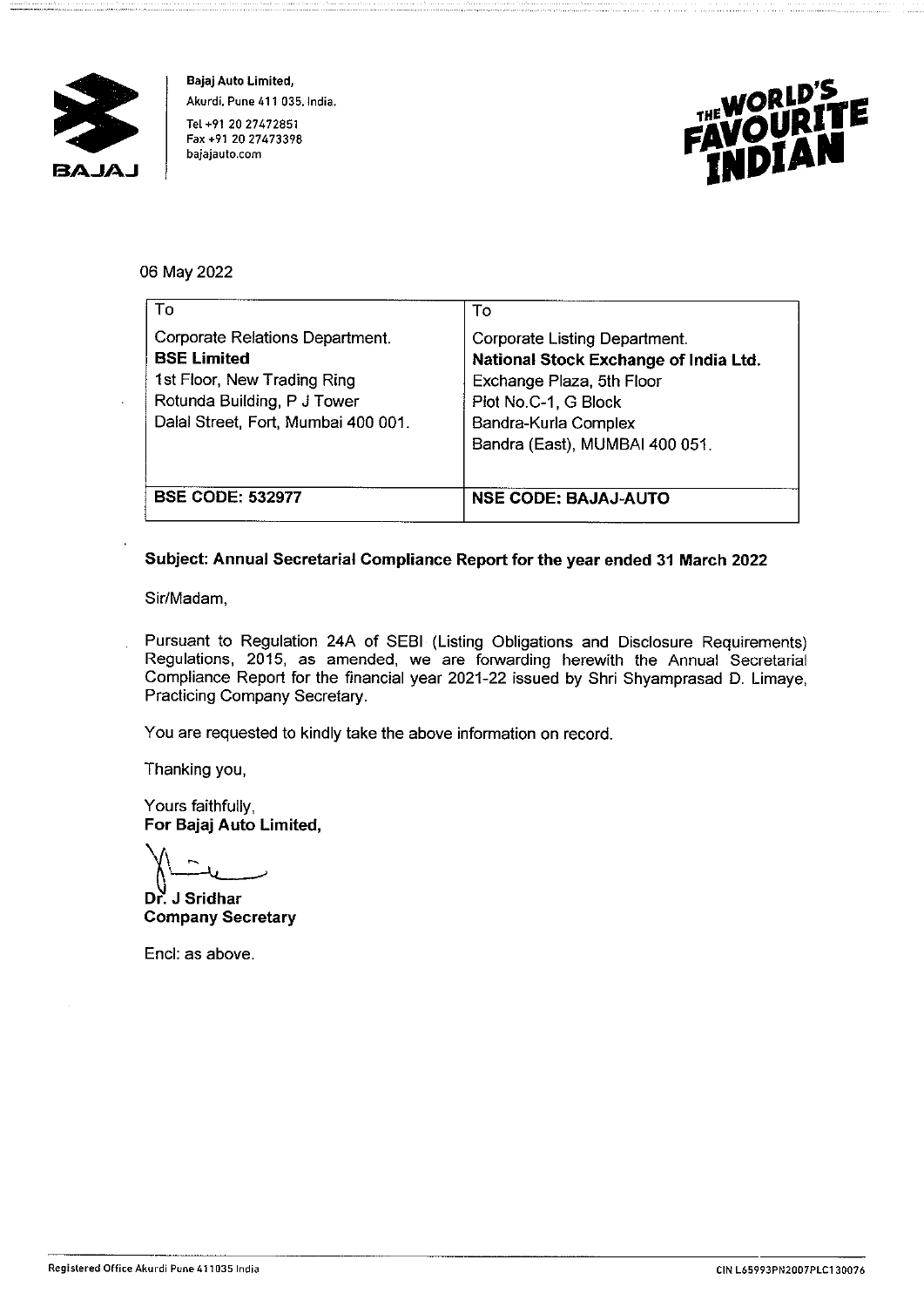**Shyamprasad D. Limaye**  B.Com. LL.B. F.C.S **Company Secretary** 

Flat No. 303 Parag-Wahini C.H.S Ltd. 126 Dahanukar Colony, Lane No. 4 Kothrud, Pune: 411 038. Tel.: (0) 25389985 Mobile No, 9423009462 e-mail:shyarnprasad.limaye@gmail.com

#### **SECRETARIAL COMPLIANCE REPORT**

#### **for the year ended 31 March 2022**

### **Bajaj Auto Limited (CIN: L65993PN2007PLC130076)**

I, Shyarnprasad D. Limaye, Practising Company Secretary have examined, subject to limitation of physical interaction and verification of records caused by Covid-19 Pandemic;

- (a) all the documents and records made available to me by **Bajaj Auto Limited** ("the listed entity''), and explanation provided by the listed entity,
- (b) the filings/ submissions made by the listed entity to the stock exchanges,
- (c) website of the listed entity,
- ( d) any other document/ filing, as may be relevant, which has been relied upon to make **this certification~**

for the year ended 31 March 2022, in respect of compliance with the provisions of:

- I) the Securities and Exchange Board of India Act, 1992 ("SEBI Act") and the Regulations,-· circulars, guidelines issued thereunder; and
- 2) the Securities Contracts (Regulation) Act, 1956 ("SCRA"), rules made thereunder and the Regulations, circulars, guidelines issued thereunder by the Securities and Exchange Board of India ("SEBI"); including
	- (a) Securities and Exchange Board of India (Listing Obligations and Disclosure Requirements) Regulations, 2015;
	- (b) Securities and Exchange Board of India (Issue of Capital and Disclosure Requirements) Regulations, 2018;
	- (c) Securities and Exchange Board of India (Substantial Acquisition of Shares and Takeovers) Regulations, 2011;
	- (d) Securities and Exchange Board of India (Buyback of Securities) Regulations, 2018;
	- (e) Securities and Exchange Board of India (Share Based Employee Benefits) Regulations, 2014;
	- (f) The Securities and Exchange Board of India (Issue and Listing of Debt Securities) Regulations, 2008 and The Securities and Exchange Board of India {Issue and Listing of Non-Convertible Securities) Regulations, 2021,
	- $(g)$  Securities and Exchange Board of India (Issue and Listing of Non- Convertible and Redeemable Preference Shares) Regulations, 2013;
	- . (h) Securities and Exchange Board of India (Prohibition of Insider Trading) Regulations, 2015;



BAL

1